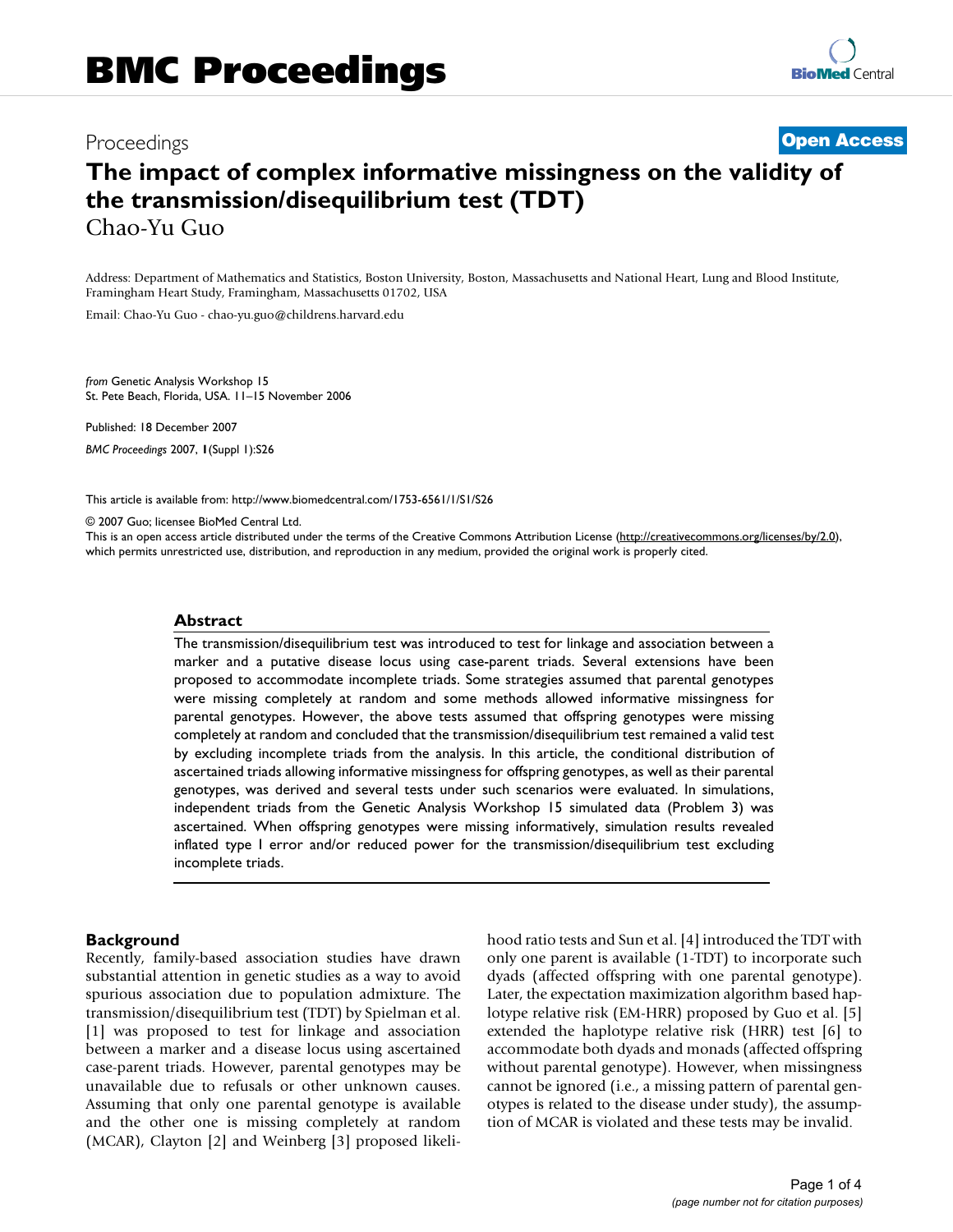When parental genotypes are missing informatively, Allen et al. [7] and Chen [8] proposed likelihood ratio tests to assure the validity of testing for association between a candidate gene and a disease. However, the cost of accounting for informative missingness is reduced power. When the missing pattern was indeed completely at random, one can see that Allen et al.'s strategy could be less powerful than the 1-TDT [7]. This is also true for Chen's method (see Table 4 [8]). The power of Chen's score statistic with 1 degree of freedom is less than that of the TDT using only intact triads for a common (rare) allele under the dominant (recessive) disease model, as is the score statistic with 2 degrees of freedom for both rare and common variant alleles under the multiplicative inheritance. This means that the inclusion of dyads reduces the power of the score test in these cases.

Regardless of different missing patterns among parental genotypes, the above-mentioned methods assumed that offspring genotypes were MCAR. In the following, the conditional distribution of ascertained triads that allows informative missingness for offspring genotypes will be derived, as well as their parental genotypes, and several tests under such scenarios will be evaluated.

# **Methods**

# *Distribution of ascertained triads*

First, it was assumed that the data consisted of genotypes of bi-allelic markers such as a single-nucleotide polymorphism (SNP). Therefore, there are exactly two alleles,  $B_1$ and  $B<sub>2</sub>$ , at the marker locus. The distribution of complete triads was derived as the following: Let  $G_{\alpha}$ ,  $G_{\text{pft}}$ ,  $G_{\text{pmt}}$  be the offspring's, father's, and mother's genotypes, respectively. Let  $G_{\text{of}}$  and  $G_{\text{om}}$  be the offspring allele inherited from the father and mother, respectively. Here, imprinting was not considered, and the four possible joint probabilities of a given parental genotype and the probability of transmitting a given allele to the offspring from that parent, all conditional on offspring affected status are:

$$
\mu = \Pr\left\{ \left[ G_f = \left( B_1 B_1 \right) \& G_{of} = \left( B_1 \right) \right] \text{ or } \left[ G_m = \left( B_1 B_1 \right) \& G_{om} = \left( B_1 \right) \right] \right\}
$$
\n
$$
(B_1) \parallel \text{affected offspring}
$$

$$
\upsilon = \Pr\{[G_f = (B_1B_2) \& G_{of} = (B_1)] \text{ or } [G_m = (B_1B_2) \& G_{om} =
$$
  
(B<sub>1</sub>)]|affected offspring\}

$$
\zeta = \Pr\{[G_f = (B_1 B_2) \& G_{of} = (B_2)] \text{ or } [G_m = (B_1 B_2) \& G_{om} = (B_2)] | \text{affected offspring}\}
$$

 $\tau = \Pr\{[G_f = (B_2B_2) \& G_{of} = (B_2)] \text{ or } [G_m = (B_2B_2) \& G_{om} =$  $(B<sub>2</sub>)$ ]|affected offspring }.

When the disease model is recessive, Ott (Table 2, [9]) showed that  $\mu = (s + \delta/r)s$ ,  $v = (s + \delta/r)(1 - s) - \theta \delta/r$ ,  $\xi = (1$ -  $s - \delta/r$ ) $s + \theta \delta/r$  and  $\tau = (1 - s - \delta/r)(1 - s)$ , where *r* is the allele frequency of the recessive disease allele, and *s* is the allele frequency of marker allele "B<sub>1</sub>". The parameter  $\theta$ denotes the recombination fraction, and  $\delta = p(aB_1)$ .  $p(a)p(B_1)$  denotes the disequilibrium coefficient between the marker and the disease locus.

Let  $I_f$ ,  $I_m$  and  $I_o$  be binary indicator functions for father, mother, and offspring having missing genotype information. For example,  $I_f = 1$  if the father's genotype is missing and 0 otherwise. Let  $P_{011}$ ,  $P_{012}$ , and  $P_{022}$  denote missing rates for offspring with  $B_1B_1$ ,  $B_1B_2$ , and  $B_2B_2$  genotypes, respectively. Similarly, let  $P_{f11}$ ,  $P_{f12}$ , and  $P_{f22}$  ( $P_{m11}$ ,  $P_{m12}$ , and  $P_{m22}$ ) denote missing rates for father (mother) with  $B_1B_1$ ,  $B_1B_2$ , and  $B_2B_2$  genotypes, respectively. Note that we do not assume any pattern for the nine missing parameters, i.e., missingness of a given parental genotype can be dependent or independent of the other parent's and/or offspring's genotype. Assuming random mating, one can calculate the conditional probability of ascertaining a complete triad with the father, mother, and affected offspring's genotypes being  $B_1B_1$ ,  $B_1B_2$ , and  $B_1B_2$ , respectively, as

 $Pr(L_f = 0 & G_f = (B_1B_1); I_m = 0 & G_m = (B_1B_2); I_o = 0 & G_o =$  $(B_1B_2)|$ affected offspring) =  $\mu \times \zeta \times (1 - P_{f11}) \times (1 - P_{f12}) \times$  $(1 - P_{012})$ .

The distribution of remaining ascertained triads can be derived in a similar manner and is displayed in Table 1.  $P_k$ <sup>i, j</sup> and  $M_k$ <sup>i, j</sup> are the conditional probability and observed counts for each type of triad data, where *k* = "0", "1", or "2" represents the total number of  $B_1$  alleles transmitted to the offspring, and  $i, j = "0", "1",$  or "2" represents the total number of  $B_1$  alleles for fathers and mothers, respectively.

# *Validity of the TDT under various missing patterns*

As shown in Table 1, the conditional probability of a heterozygous parent transmitting the  $B_1$  ( $B_2$ ) allele to the affected offspring was calculated as . When there is no linkage or no association,  $T_1 = T_2$ , if and only if offspring genotypes are missing completely at random  $(P_{o11} = P_{o12} = P_{o22})$ . Therefore, when offspring genotypes are missing informatively (at least two of  $P_{o11}$ ,  $P_{o12}$ , and  $P_{o22}$  are not equal), the TDT does not provide a valid test for linkage and association by excluding incomplete triads from the analysis  $(T_1 \neq T_2)$ . Such phenomenon is also true for the HRR proposed by Falk and Rubinstein [6], which is a valid test for association in the presence of linkage.  $T_1 = \frac{P_2^{2,1}}{2} + \frac{P_2^{1,2}}{2} + P_2^{1,1} + \frac{P_1^{1,1}}{2} + \frac{P_1^{1,0}}{2} + \frac{P_1^{0,1}}{2}(T_2 = \frac{P_0^{1,0}}{2} + \frac{P_1^{1,0}}{2})$  $=\frac{P_2^{2,1}}{2} + \frac{P_2^{1,2}}{2} + P_2^{1,1} + \frac{P_1^{1,1}}{2} + \frac{P_1^{1,0}}{2} + \frac{P_1^{0,1}}{2}(T_2 = \frac{P_0^{1,0}}{2} + \frac{P_2^{0,1}}{2})$  $\frac{10^{10}}{2}$  +  $P_0^{1,1}$  +  $\frac{P_1^{1,1}}{2}$  +  $\frac{P_1^{2,1}}{2}$  +  $\frac{P_1^{1,2}}{2}$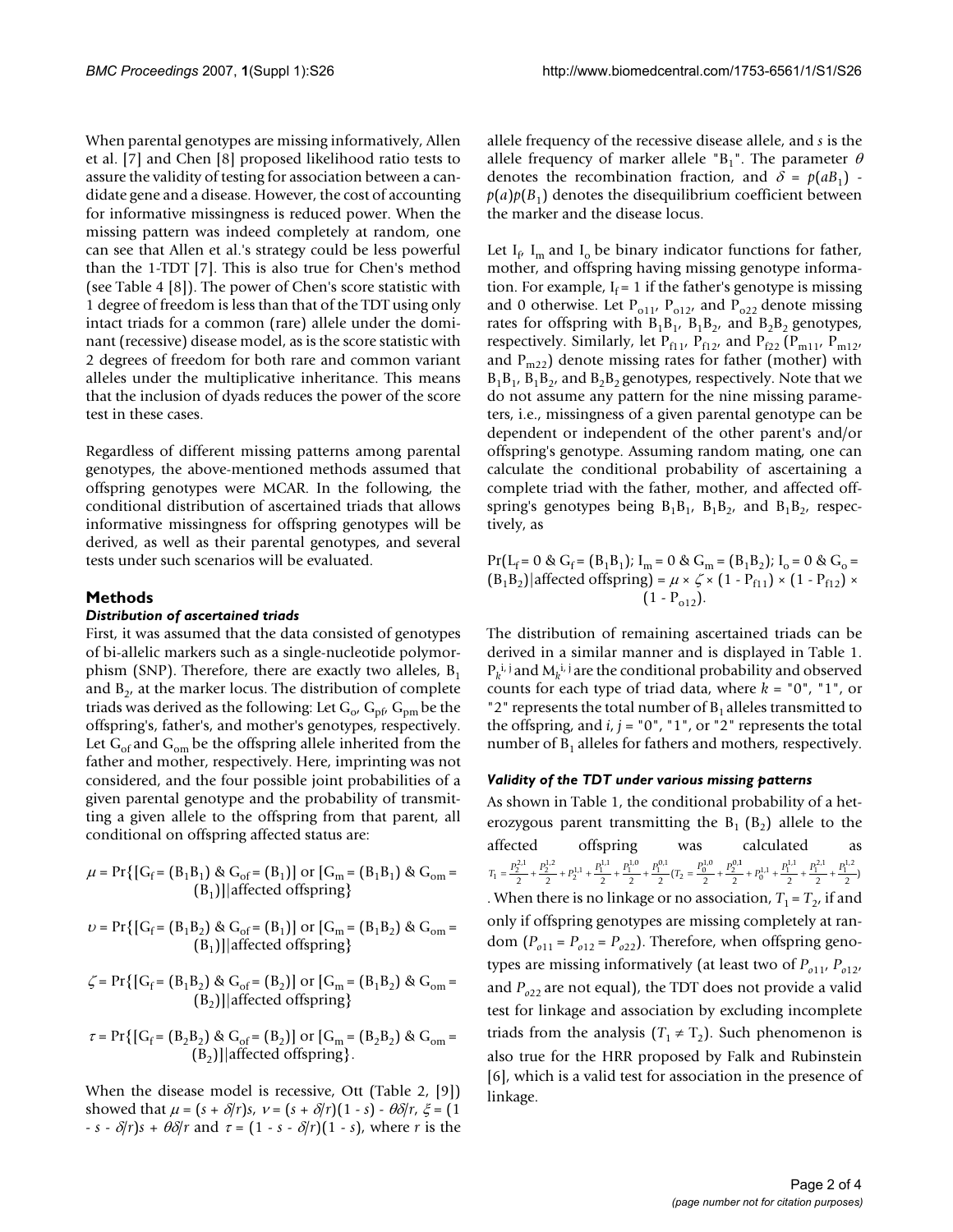| Affected offspring | Father   | Mother   | Probability                                                                             | Obs.                 |
|--------------------|----------|----------|-----------------------------------------------------------------------------------------|----------------------|
| $B_1B_1$           | $B_1B_1$ | $B_1B_1$ | $P_2^{2,2} = \mu^2 \times (1-P_{f(1)}) \times (1-P_{m(1)}) \times (1-P_{o(1)})$         | $M_2^{2,2}$          |
|                    | $B_1B_1$ | $B_1B_2$ | $P_2^{2,1} = \mu v \times (1-P_{f(1)}) \times (1-P_{m(2)}) \times (1-P_{c(1)})$         | $M_2^{2,1}$          |
|                    | $B_1B_2$ | $B_1B_1$ | $P_2$ <sup>1,2</sup> = $\mu$ v × (1- $P_{f(2)}$ ) × (1- $P_{m(1)}$ ) × (1- $P_{c(1)}$ ) | $M_2$ <sup>1,2</sup> |
|                    | $B_1B_2$ | $B_1B_2$ | $P_2$ <sup>1,1</sup> = $v^2$ × (1- $P_{f12}$ ) × (1- $P_{m12}$ ) × (1- $P_{o11}$ )      | $M_2$ <sup>1,1</sup> |
| $B_1B_2$           | $B_1B_1$ | $B_1B_2$ | $P_1^{2,1} = \mu \zeta \times (1-P_{f(1)}) \times (1-P_{m(2)}) \times (1-P_{o(2)})$     | $M_1^{2,1}$          |
|                    | $B_1B_2$ | $B_1B_1$ | $P_1^{1,2} = \mu \zeta \times (1-P_{f(2)}) \times (1-P_{m(1)}) \times (1-P_{g(2)})$     | $M_1^{1,2}$          |
|                    | $B_1B_1$ | $B_2B_2$ | $P_1^{2,0} = \mu \tau \times (1-P_{f(1)}) \times (1-P_{m22}) \times (1-P_{q12})$        | $M1$ <sub>2,0</sub>  |
|                    | $B_2B_2$ | $B_1B_1$ | $P_1^{0,2} = \mu \tau \times (1-P_{02}) \times (1-P_{m+1}) \times (1-P_{012})$          | $M_1^{0,2}$          |
|                    | $B_1B_2$ | $B_1B_2$ | $P_1^{1,1} = 2 \sqrt{x} \times (1-P_{f12}) \times (1-P_{m12}) \times (1-P_{o12})$       | $M_1^{1,1}$          |
|                    | $B_1B_2$ | $B_2B_2$ | $P_1^{1,0} = \nu \tau \times (1-P_{f12}) \times (1-P_{m22}) \times (1-P_{012})$         | $M_1^{1,0}$          |
|                    | $B_2B_2$ | $B_1B_2$ | $P_1^{0,1} = \nu \tau \times (1-P_{f22}) \times (1-P_{m12}) \times (1-P_{o12})$         | $M_1^{0,1}$          |
| $B_2B_2$           | $B_1B_2$ | $B_1B_2$ | $P_0$ <sup>1,1</sup> = $\zeta^2$ × (1- $P_{f12}$ ) × (1- $P_{m12}$ ) × (1- $P_{o22}$ )  | $M_0^{1,1}$          |
|                    | $B_1B_2$ | $B_2B_2$ | $P_0^{1,0} = \zeta \tau \times (1-P_{f12}) \times (1-P_{m22}) \times (1-P_{c22})$       | $M_0^{1,0}$          |
|                    | $B_2B_2$ | $B_1B_2$ | $P_0^{0,1} = \zeta \tau \times (1-P_{f22}) \times (1-P_{m12}) \times (1-P_{o22})$       | $M_0^{0,1}$          |
|                    | $B_2B_2$ | $B_2B_2$ | $P_0^{0,0} = \tau^2 \times (1-P_{\tau 2}) \times (1-P_{\tau 2}) \times (1-P_{\tau 2})$  | $M_0^{0,0}$          |
| Total              |          |          |                                                                                         | $N_{\text{trials}}$  |
|                    |          |          | Sum = $\sum P_i^{j,k}$                                                                  |                      |
|                    |          |          | i, j, k                                                                                 |                      |

#### **Table 1: Distribution of ascertained triads**

# *Simulations*

Unrelated nuclear families were used each with two affected siblings and complete parental genotypes from the Genetic Analysis Workshop 15 simulated data (Problem 3). Based on the 100 replicates provided, the first 10 replicates were pooled together. To assure the assumption of independence among ascertained triads, we randomly selected only one affected offspring from each nuclear family to form the new population for simulations. In order to reflect realistically complex disease models, missing status for the affected offspring and their parents was assigned. The missing patterns considered were the recessive, dominant, and additive genetic effect models for both major and minor alleles as indicated in the second column of Table 2. Therefore, only a proportion of families with an affected offspring were eligible for the ascertainment and the total number of families ascertained including triads, dyads and monads were 200.

"SNP6\_150" on chromosome 6 and "SNP15\_55" on chromosome 15 were used in power and type I error simulations, respectively. Several other SNPs were also considered but with similar results and the results are not shown here. For SNP6\_150 (SNP15\_55), genotype fre-

|  |  |  |  | <b>Table 2: Simulation results</b> |
|--|--|--|--|------------------------------------|
|--|--|--|--|------------------------------------|

|                | Missing patterns                                                                    | Chromosome 15 (type I error: SNP15_55) |       |            | Chromosome 6 (power: SNP6_150) |      |       |            |        |
|----------------|-------------------------------------------------------------------------------------|----------------------------------------|-------|------------|--------------------------------|------|-------|------------|--------|
| Model          | $(P_{f11}, P_{f12}, P_{f22})(P_{m11}, P_{m12}, P_{m22})(P_{o11}, P_{o12}, P_{o22})$ | TDT                                    | I-TDT | <b>HRR</b> | EM-HRR                         | TDT  | I-TDT | <b>HRR</b> | EM-HRR |
|                | $(0.2, 0.2, 0.2)$ $(0.2, 0.2, 0.2)$ $(0.2, 0.2, 0.2)$                               | 5.3                                    | 4.8   | 5.2        | 4.5                            | 21.5 | 25.7  | 22.6       | 27.9   |
| 2              | $(0.4, 0.2, 0.2)$ $(0.4, 0.2, 0.2)$ $(0.1, 0.1, 0.1)$                               | 4.7                                    | 16.5  | 5.8        | 19.7                           | 21   | 67.1  | 22.3       | 73.9   |
| 2              | $(0.4, 0.4, 0.2)$ $(0.4, 0.4, 0.2)$ $(0.1, 0.1, 0.1)$                               | 5.8                                    | 14.3  | 4.4        | 12                             | 13.8 | 43.7  | 11.9       | 42     |
| $\overline{2}$ | $(0.4, 0.3, 0.2)$ $(0.4, 0.3, 0.2)$ $(0.1, 0.1, 0.1)$                               | 5.1                                    | 14.4  | 4.5        | 16.2                           | 15.9 | 58    | 15.7       | 60.7   |
| $\overline{2}$ | $(0.2, 0.2, 0.4)$ $(0.2, 0.2, 0.4)$ $(0.1, 0.1, 0.1)$                               | 4.3                                    | 5.1   | 4.6        | 6.2                            | 20.1 | 20.9  | 21.5       | 20.7   |
| 2              | $(0.2, 0.4, 0.4)$ $(0.2, 0.4, 0.4)$ $(0.1, 0.1, 0.1)$                               | 4.5                                    | 6.4   | 4.1        | 8.9                            | 15.4 | 7.7   | 12.9       | 5      |
| $\overline{2}$ | $(0.2, 0.3, 0.4)$ $(0.2, 0.3, 0.4)$ $(0.1, 0.1, 0.1)$                               | 5.1                                    | 6.9   | 5.3        | 8.6                            | 17.3 | 12.6  | 16.4       | 10.9   |
| 3              | $(0.4, 0.2, 0.2)$ $(0.4, 0.2, 0.2)$ $(0.4, 0.2, 0.2)$                               | 9.5                                    | 3.6   | 10.8       | 5.5                            | 4.9  | 21.7  | 5.5        | 27.4   |
| 3              | $(0.4, 0.4, 0.2)$ $(0.4, 0.4, 0.2)$ $(0.4, 0.4, 0.2)$                               | 9.6                                    | 4.2   | 8.5        | 4.7                            | 7.9  | 20.2  | 7          | 19.7   |
| 3              | $(0.4, 0.3, 0.2)$ $(0.4, 0.3, 0.2)$ $(0.4, 0.3, 0.2)$                               | 8.6                                    | 3.4   | 8.6        | 4.4                            | 6    | 18.6  | 6.1        | 22.1   |
| 3              | $(0.2, 0.2, 0.4)$ $(0.2, 0.2, 0.4)$ $(0.2, 0.2, 0.4)$                               | $\overline{10}$                        | 5.4   | 11.9       | 7                              | 34.1 | 24.8  | 36.8       | 29.9   |
| 3              | $(0.2, 0.4, 0.4)$ $(0.2, 0.4, 0.4)$ $(0.2, 0.4, 0.4)$                               | 13.5                                   | 4.7   | 12.2       | 5                              | 41.7 | 22.2  | 39.5       | 23.1   |
| 3              | $(0.2, 0.3, 0.4)$ $(0.2, 0.3, 0.4)$ $(0.2, 0.3, 0.4)$                               | 11.5                                   | 3.8   | 11.6       | 3.6                            | 40.1 | 23.5  | 39.7       | 26.4   |